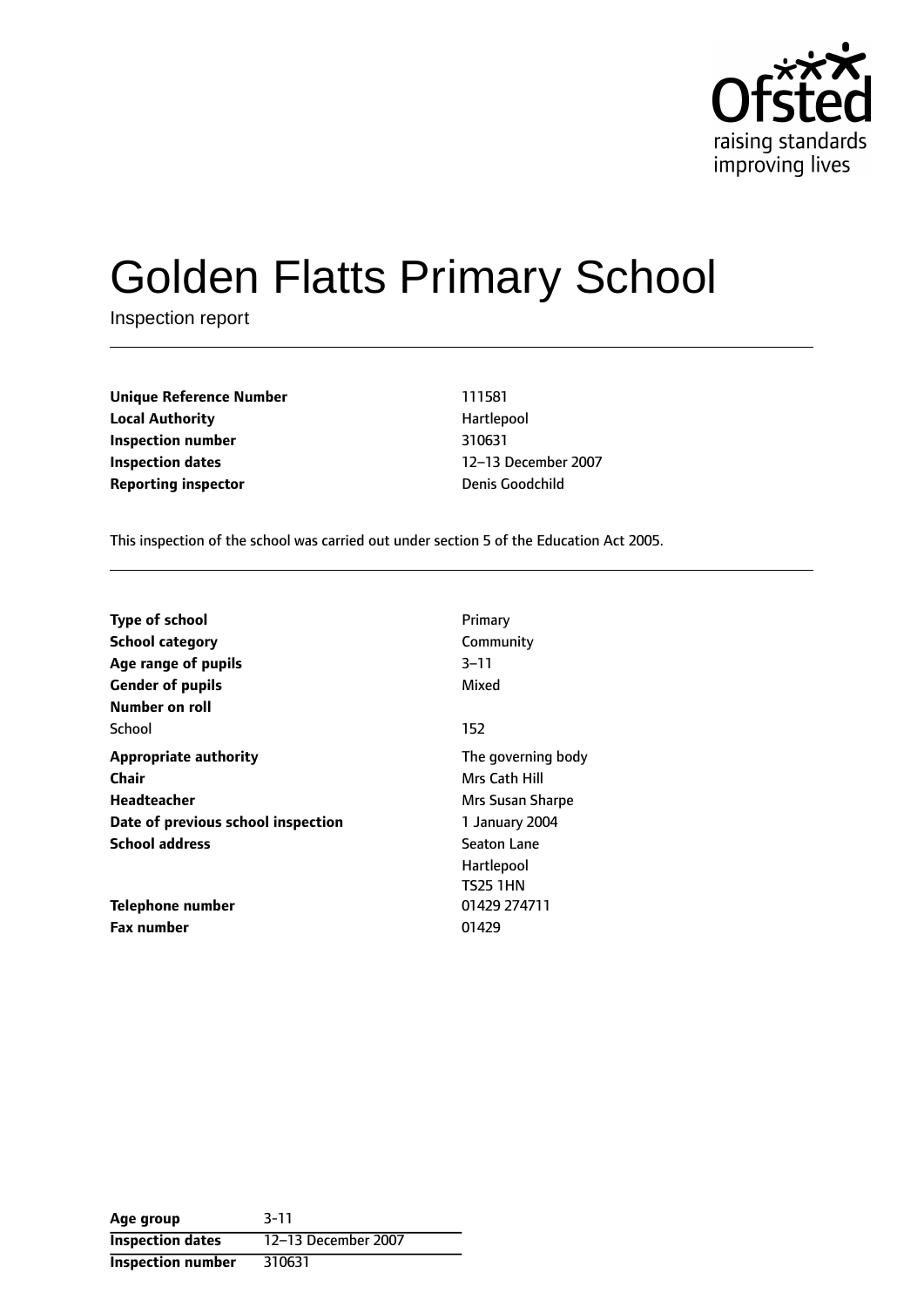.

© Crown copyright 2007

#### Website: www.ofsted.gov.uk

This document may be reproduced in whole or in part for non-commercial educational purposes, provided that the information quoted is reproduced without adaptation and the source and date of publication are stated.

Further copies of this report are obtainable from the school. Under the Education Act 2005, the school must provide a copy of this report free of charge to certain categories of people. A charge not exceeding the full cost of reproduction may be made for any other copies supplied.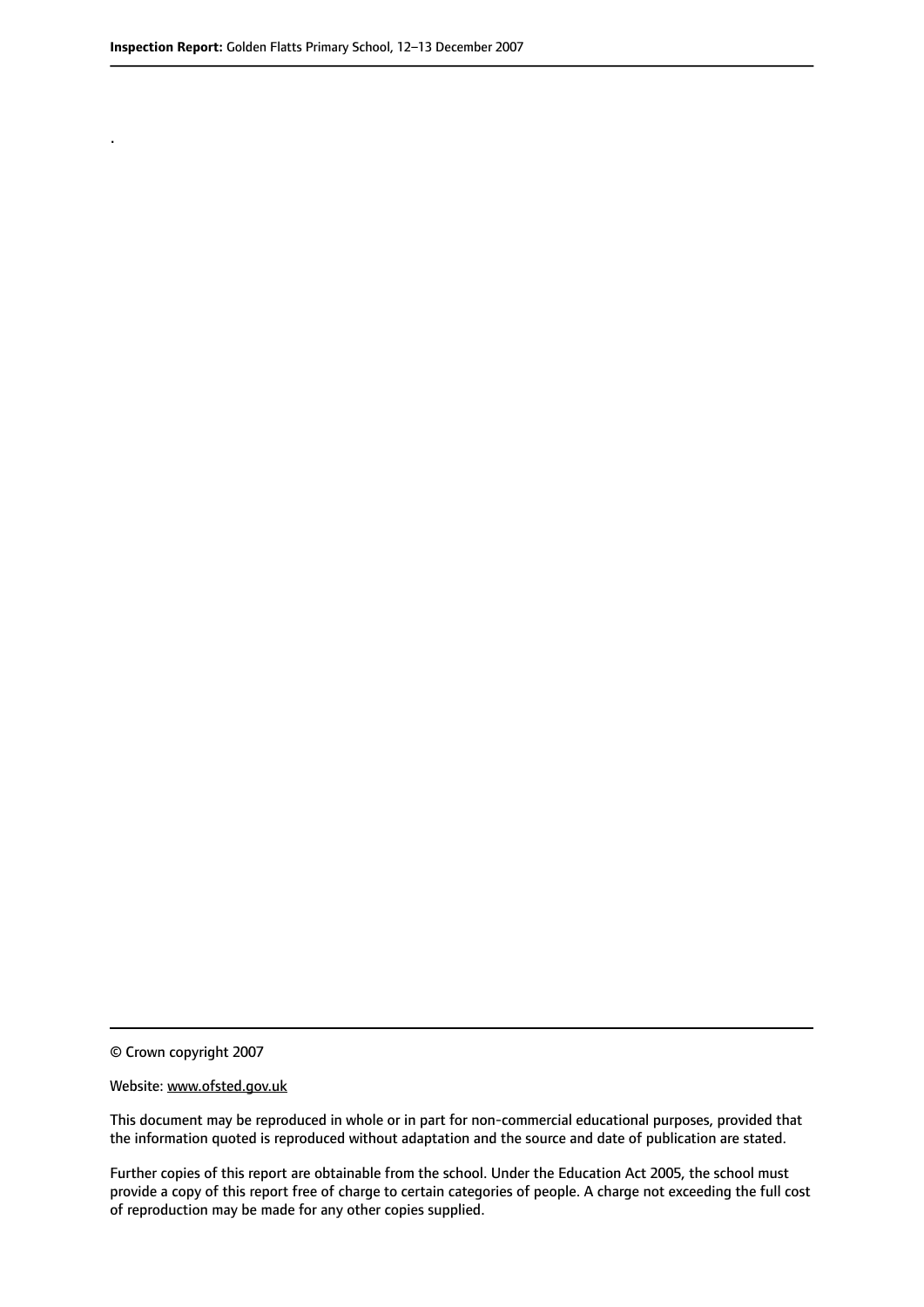# **Introduction**

The inspection was carried out by two Additional Inspectors.

## **Description of the school**

This is a smaller than average sized primary school and serves an area of significant social and economic disadvantage. There is a much higher proportion of pupils eligible for free school meals than average. Over a third of pupils have learning difficulties and/or disabilities; well above the national average. In 2006-2007 the proportion of such pupils in Years 2 and 6 was much higher than a third. The school includes a unit for pupils with moderate learning difficulties and draws in pupils from across the local authority. The number of pupils leaving or joining school other than at the start of the school year is above average. The vast majority of pupils are from a White British heritage. There is small number of looked after children. The headteacher took up post in January 2007.

#### **Key for inspection grades**

| Grade 1 | Outstanding  |
|---------|--------------|
| Grade 2 | Good         |
| Grade 3 | Satisfactory |
| Grade 4 | Inadequate   |
|         |              |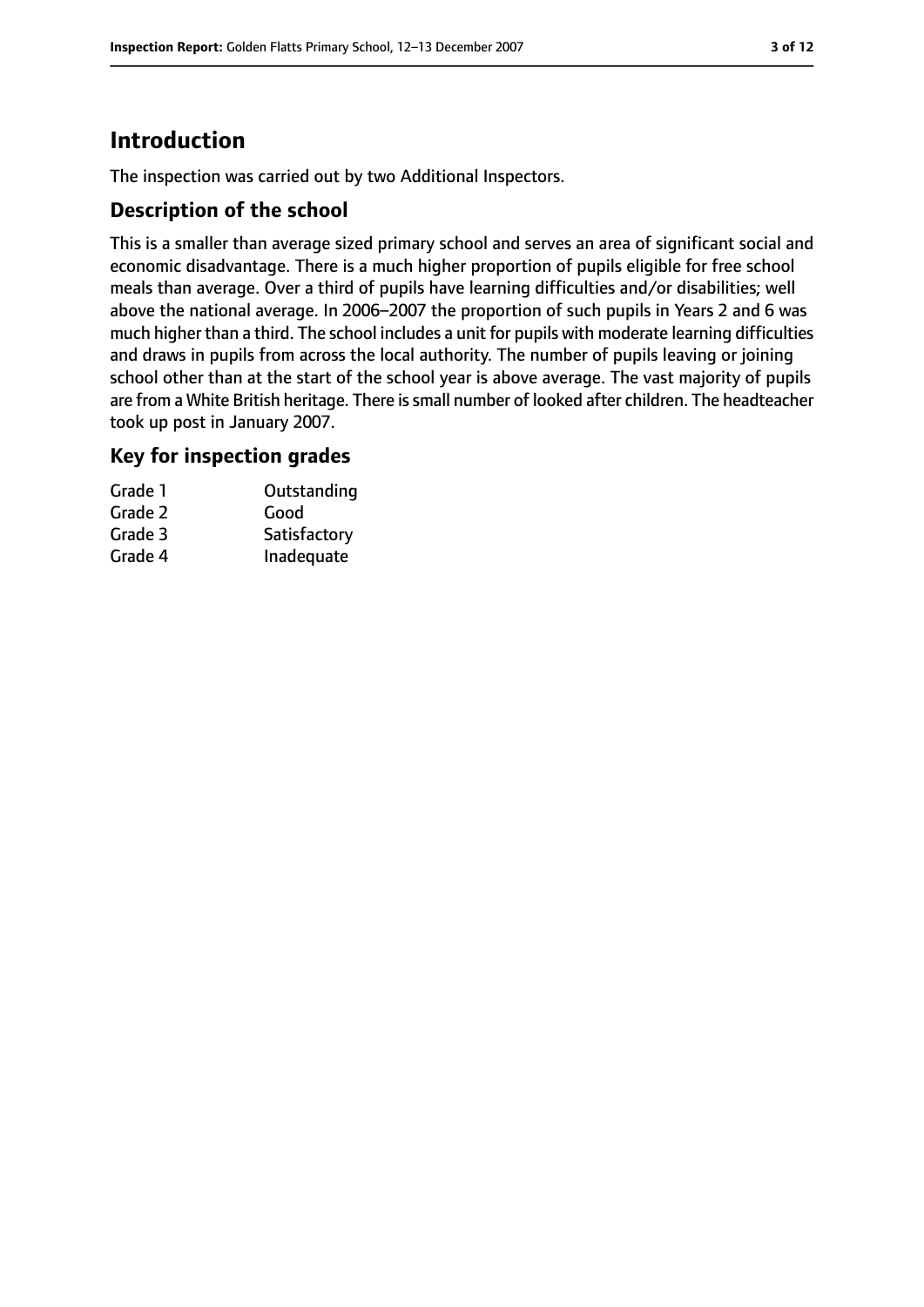# **Overall effectiveness of the school**

#### **Grade: 3**

Golden Flatts is a satisfactory and improving school with some good features.

Teaching and learning are satisfactory, with some good teaching in Years 5 and 6 and for pupils who have learning difficulties and/or disabilities. Good relationships between staff and pupils and good behaviour management help to create a good climate for learning.

Pupils achieve satisfactorily. Over time, resultsin Year 6 have been improving, but remain below average. Results in the 2007 national tests in both Year 2 and Year 6 show standards overall were significantly below average in English. This can be explained by the very high proportion of pupils with learning difficulties and/or disabilities in both these year groups. Given their low starting point, this represents satisfactory achievement overall. Vulnerable pupils and those with learning difficulties and/or disabilities make good progress because their needs are very well met and they receive very good, sensitive support from skilled teaching assistants. More able pupils make no better than satisfactory progress, particularly in Years 1 to 4. This is slower than the good progress seen in Years 5 and 6, because work is not always accurately matched to pupils' varying needs. Teachers' expectations of what pupils, especially the more able, can achieve are not high enough, and this slows progress in Years 1 to 4.

Pupils' personal development is good. This is because of the good level of care, guidance and support they receive from staff. There are good links with parents and external agencies, and parents appreciate that their children are happy and well cared for in school. Behaviour is good, but a very small minority of pupils find it hard to behave well. The very good support these pupils receive ensures that their behaviour does not impact on the learning of others. Pupils feel confident that they have someone to go to should they have any concerns. They willingly accept responsibility and their work on the school council makes a valuable contribution to the life of the school. Pupils enjoy coming to school and the good range of visits, visitors and extra-curricular activities which promotes enjoyment of learning. Attendance hasimproved and is close to the national average.

The curriculum is planned satisfactorily to meet the needs of most pupils. It is particularly effective in meeting the needs of vulnerable pupils and those with learning difficulties and/or disabilities. A strong focus on writing across the curriculum is beginning to raise standards, though computers could be used more effectively to support learning. Curriculum planning is not sufficiently modified to meet the needs of children transferring from Reception to Year 1. The curriculum effectively promotes pupils' personal development.

Leadership and management of the school are good. The headteacher provides very good leadership and is well supported by the senior leadership team. Over the past year, a number of effective strategies have been put in place to improve the quality of the school's work and, although the full impact of these has yet to be seen, there are clear signs that these are having proving effective. Governance of the school is satisfactory, and governors value the strong commitment of staff to the care and welfare of pupils. Rigorous systems are in place to monitor and evaluate the schools' performance. The school's self-evaluation is accurate and determines what the school needs to do to improve. This is confirmed by the inspection findings. The work of the leadership team is beginning to improve teaching, and standards are rising. The high morale of the staff and strong team spirit, together with early evidence of the impact of recent developments, demonstrates a good capacity to improve. The school provides satisfactory value for money.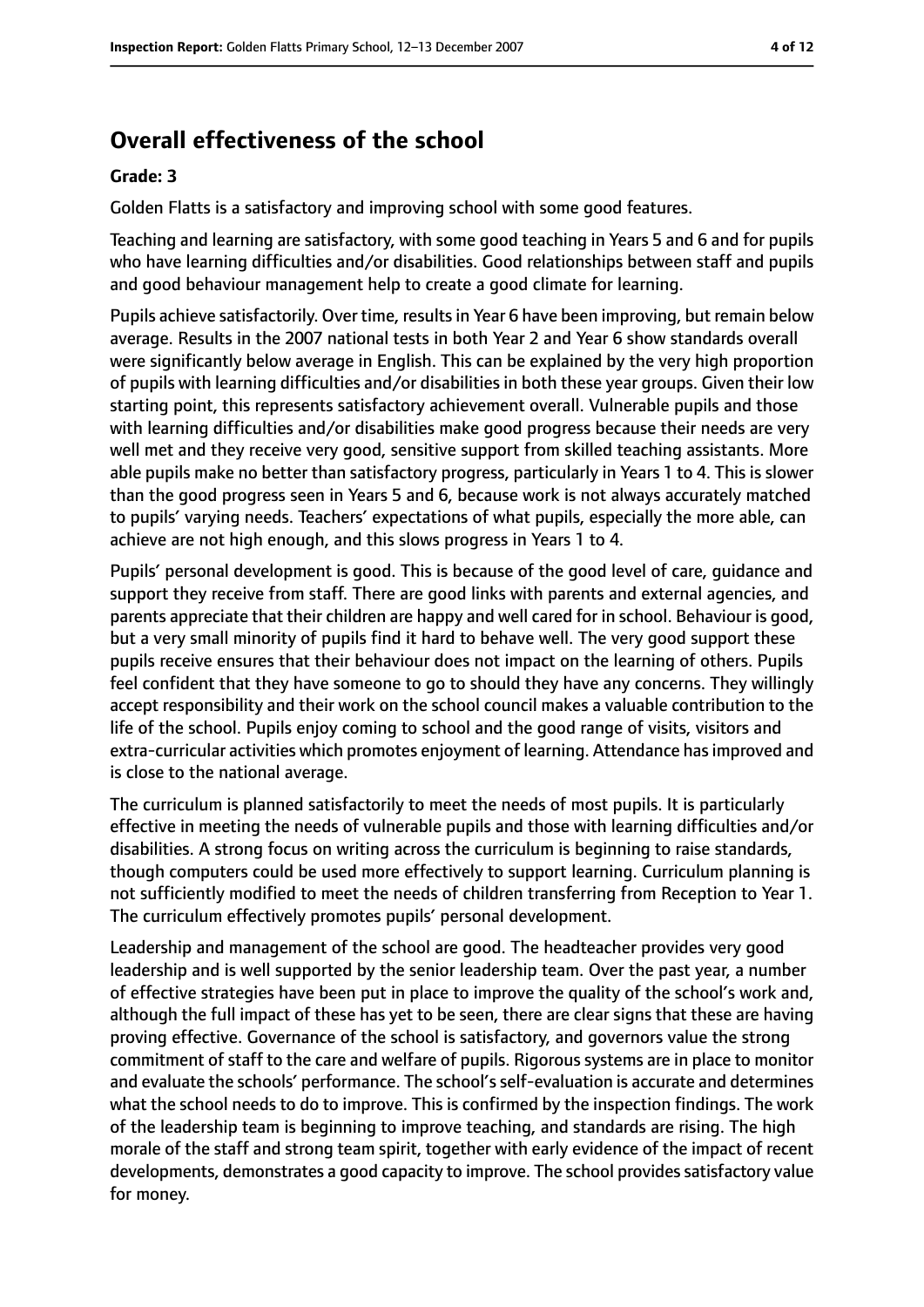## **Effectiveness of the Foundation Stage**

#### **Grade: 3**

Provision in the Foundation Stage is satisfactory overall. On entry to the Nursery, most children have skills that are low compared to those typical for their age, particularly in personal, social and emotional development and in communication, language and literacy. By the time they enter Year 1, children have made satisfactory progress although their knowledge and skills remain well below typical expectations.

Satisfactory teaching overall with well established routines and a caring atmosphere enable children to make a positive start to their learning. There are good arrangements with parents to help new children settle. Close contact is maintained with parents who appreciate the good level of care for children's well-being and happiness. From the start, teachers carefully check children's progress and this helps them to intervene quickly where children need extra support. The teaching space is used well to provide an interesting range of activities which encourage children to make choices, cooperate or work independently. This helps them to make good progress in their personal, social and emotional development. However, not all opportunities are taken to extend communication, number and early counting skills during their play based activities. The outdoor area has improved since the last inspection and children enthusiastically planted bulbs, developing their knowledge and understanding of the world. The newly appointed teacher in the Foundation Unit has made a good start and has further developed and improved procedures for checking children's progress. Nevertheless, links between Foundation Stage and Year 1 are underdeveloped and as a result, the curriculum provided for pupils in Year 1 does not always fully meet their needs.

## **What the school should do to improve further**

- Raise teachers' expectations of what pupils should achieve, particularly in Years 1 to 4, and for the more able.
- Match work more accurately to pupils' varying needs in Years 1 to 4.
- Improve the curriculum for children transferring from Reception to Year 1.

A small proportion of the schools whose overall effectiveness is judged satisfactory but which have areas of underperformance will receive a monitoring visit by an Ofsted inspector before their next section 5 inspection.

# **Achievement and standards**

#### **Grade: 3**

Achievement issatisfactory and standards are below average. Pupils make satisfactory progress in Years 1 and 2 to reach standards that are below average. School data and inspection evidence indicate a rise in standards for the current Year 2, but they are still below the levels expected for their age.

While over time, results in the national tests for Year 6 have been improving, they have remained consistently below average. In the 2007 national tests, standards in English were significantly below average, below average in science and slightly below average in mathematics. Within thisimproving picture there are some weaknesses. The proportion of more able pupils achieving the higher standards was significantly lower than the national average, particularly in English. This is because expectations are not high enough, particularly in Years 1 to 4. Consequently, the school did not achieve the challenging targets set. Pupils currently make satisfactory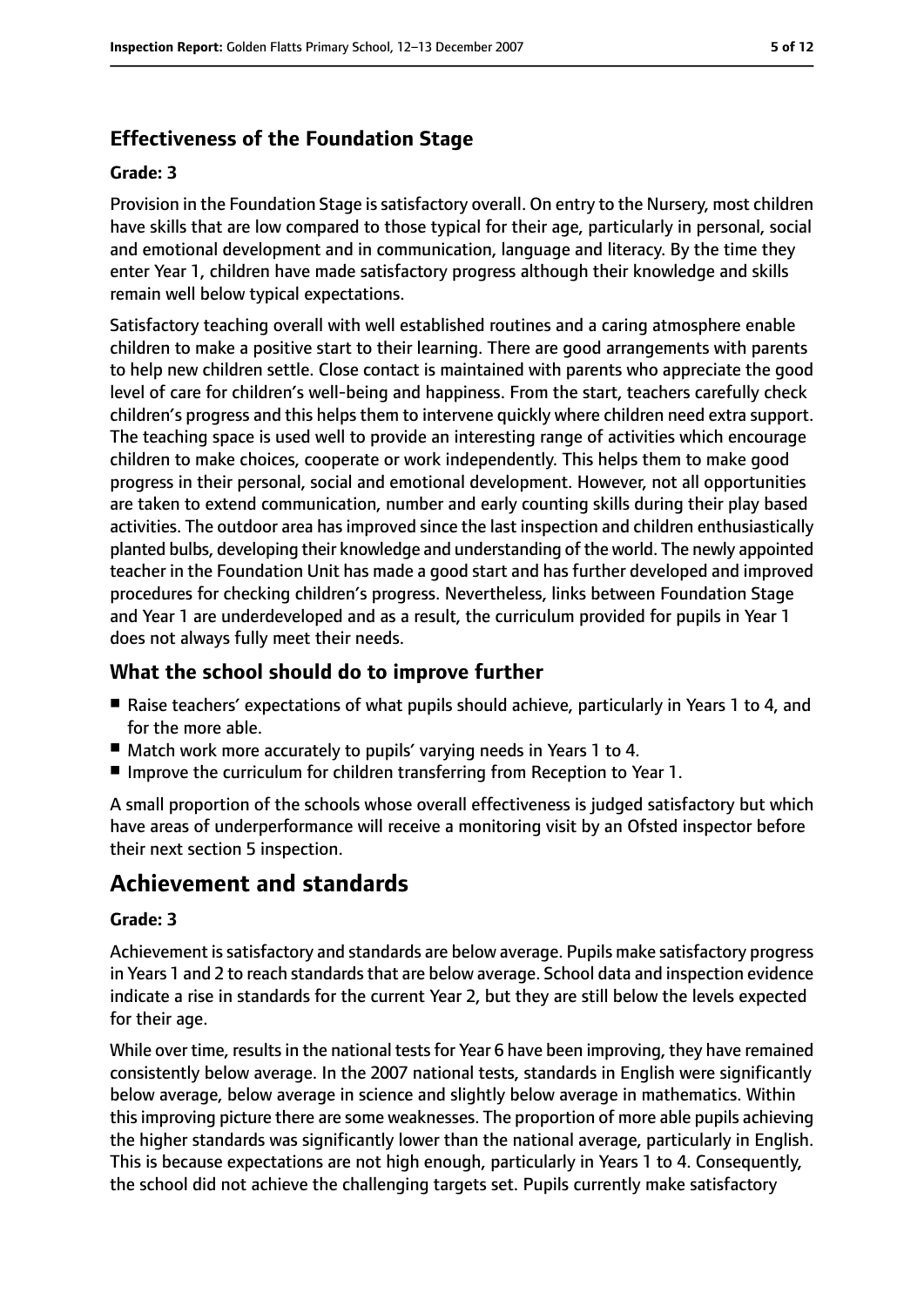progress in lessons in Years 1 to 4 but progress is not rapid enough to raise standards to the levels expected for their age. Learning accelerates in Years 5 and 6 and pupils make good progress because of teachers' higher expectations in these year groups. Inspection evidence and the school data indicates that this and other school action is having a positive impact; that standards are improving. The school is confident it will achieve the challenging targets set. Pupils with learning difficulties and/or disabilities, including those in the support unit, make good progress and achieve well because of the good sensitive support of teaching assistants and the accurate assessment of their needs.

## **Personal development and well-being**

#### **Grade: 2**

Pupils' personal development, including their spiritual, moral, social and cultural development, is good. Pupils carry out a range of responsibilities, such as school council representatives, which enable them to contribute to the life of the school. They participate in drawing up class and school rules, contributing to their good sense of what is right and wrong. Attendance is close to average. Pupils enjoy school. They talk with enthusiasm about lessons, the support teachers offer and how there is harmony amongst themselves. Strong personal relationships with adults give pupils the confidence that they will be listened to if they have any concerns. Pupils are welcoming and polite to strangers. They cooperate well in lessons and move around school in a safe sensible manner. Behaviour is good. A very small number of pupils present challenging behaviour but skilful, sensitive handling by staff and the mature attitude of other pupils ensures that this has minimal effect on routines. An awareness of the needs of others and of their social responsibilities is well developed through pupils' studies of other cultures and contributions to charities. Pupils understand the importance of staying healthy through sensible eating and exercise. Although overall standards are below average, their good personal skills means they are satisfactorily prepared for the next stage of their education.

# **Quality of provision**

#### **Teaching and learning**

#### **Grade: 3**

Teaching and learning are satisfactory with some good features. Pupils with learning difficulties and/or disabilities are taught well and make good progress. This is because of staff's expertise in supporting pupils and the accurate assessment of pupils' needs.

Throughout the school, skilled teaching assistants are well deployed to support learning. Behaviour is managed very effectively so there is no disruption to learning. This, together with very good relationships between staff and pupils, and interesting work in lessons, means pupils are very attentive and there is a calm, productive working atmosphere in classrooms.

Typically, teaching is good in Years 5 and 6 with some outstanding elements. This is because of challenging activities and high expectations. In a Year 5 lesson, a varied range of activities and focused questioning helped pupils make very good progress in their understanding of the relationship between multiplication and division and helped them to develop problem solving strategies. In a Year 5/6 mixed age group class, pupils evaluated examples of writing and planning, and gained a good understanding of the elements required to gain the higher standards in writing. Teachers have detailed information on the abilities of pupils and this is used well to meet pupils' varying needs in Years 5 and 6. It is used satisfactorily in Years 1 to 4.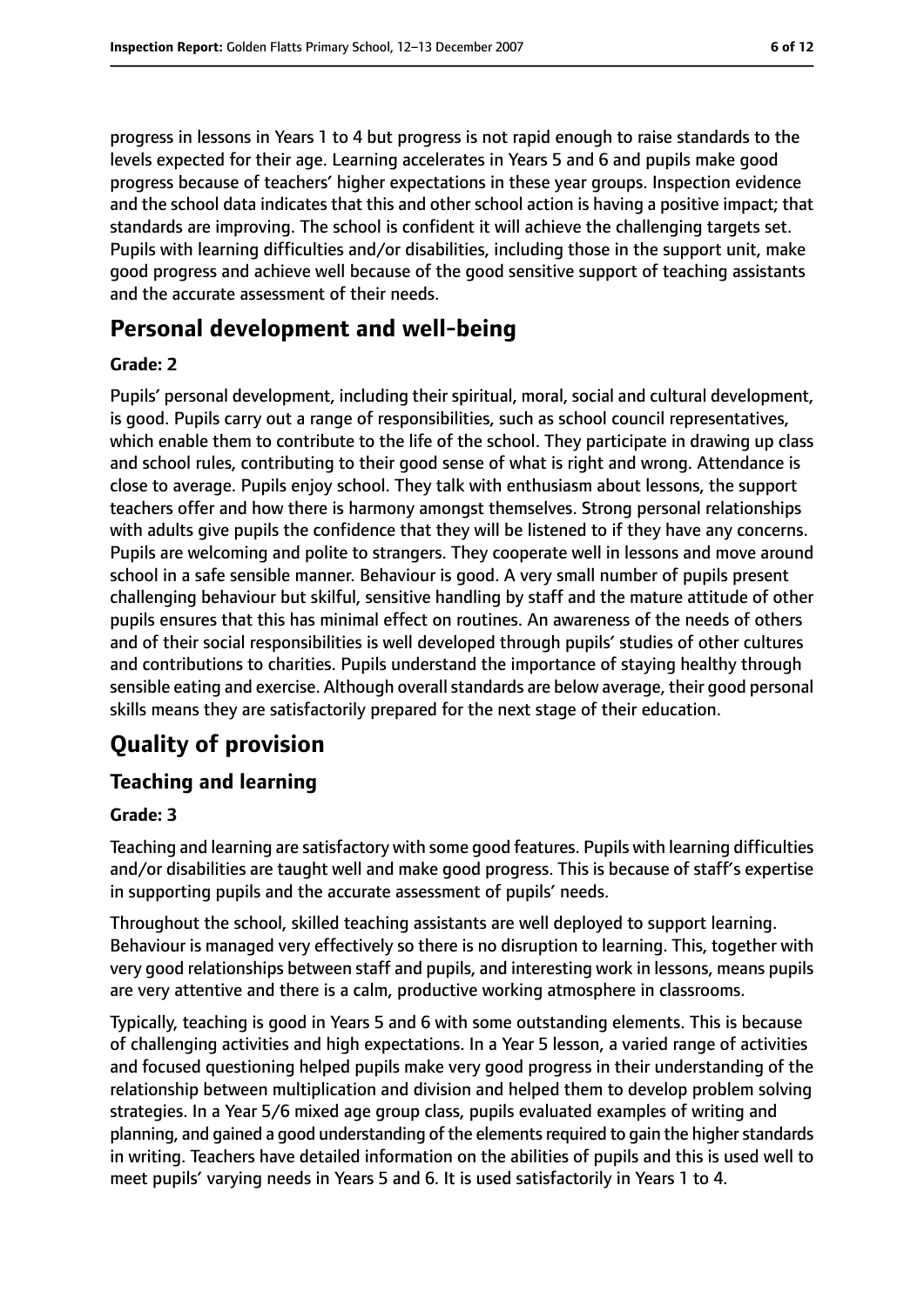Teachers' marking gives pupils good advice on how to improve.

#### **Curriculum and other activities**

#### **Grade: 3**

The curriculum is satisfactory. Teachers' planning is detailed and makes links between different subjects. This provides opportunity for pupils to apply their basic number and literacy skills in different contexts. There is a strong focus on writing in most aspects of work and this is beginning to improve standards. Computers are not used as effectively as they could be to support learning in other subjects. The school is particularly effective in modifying the curriculum to meet the needs of vulnerable pupils and those with learning difficulties and/or disabilities. Curriculum planning is notsufficiently modified to meet the needs of children transferring from Reception to Year 1 and this slows progress. The curriculum caters well for pupils' personal development and class discussions provide clear moral guidance and a good awareness of, and sensitivity to, the needs of others. After-school clubs and a good range of visits and visitors add enjoyment to learning with a strong emphasis on encouraging physical activity and healthy eating. This is well reflected in the school achieving the National Healthy School Award and a Drugs Awareness Award.

#### **Care, guidance and support**

#### **Grade: 2**

Care, guidance and support are good. Staff show a high level of commitment towards the safety and well-being of pupils. Risk assessments are in place and routines ensure pupils' health and safety. Child protection procedures and very good links with outside agencies and families ensure that the needs of all pupils, especially those who are vulnerable, are met. Skilled and well informed teaching assistants ensure that vulnerable pupils are supported well and make good progress. There are good strategies in place, drawing not only on the school's resources but also on a wide range of agencies, that have improved attendance and punctuality. The school has implemented satisfactory systems for measuring, checking and recording pupils' academic progress. Pupils are kept informed about their progress and are gradually given more responsibility for their own learning and actions as they mature.

## **Leadership and management**

#### **Grade: 2**

Leadership and management are good. The newly appointed headteacher and the senior leadership team work together very effectively. Morale is very high. There is a good team spirit and a shared understanding of what needs to be done in the drive for improvement. The headteacher quickly developed a good understanding of the school's performance. Apart from some modesty in judging her own performance, this is reflected in her honest and accurate school evaluation. The inspection confirms the accuracy of the school's judgements.

Good attention has been paid to developing management skills and establishing very good procedures for checking the schools' performance and tracking pupils' progress. This has helped staff to put effective strategies in place to address weaknesses. For example, the proportion of good teaching has increased. Also, more effective marking gives pupils good advice on how to improve, and school action to improve writing is beginning to raise standards. This has given managers the confidence to set challenging targets.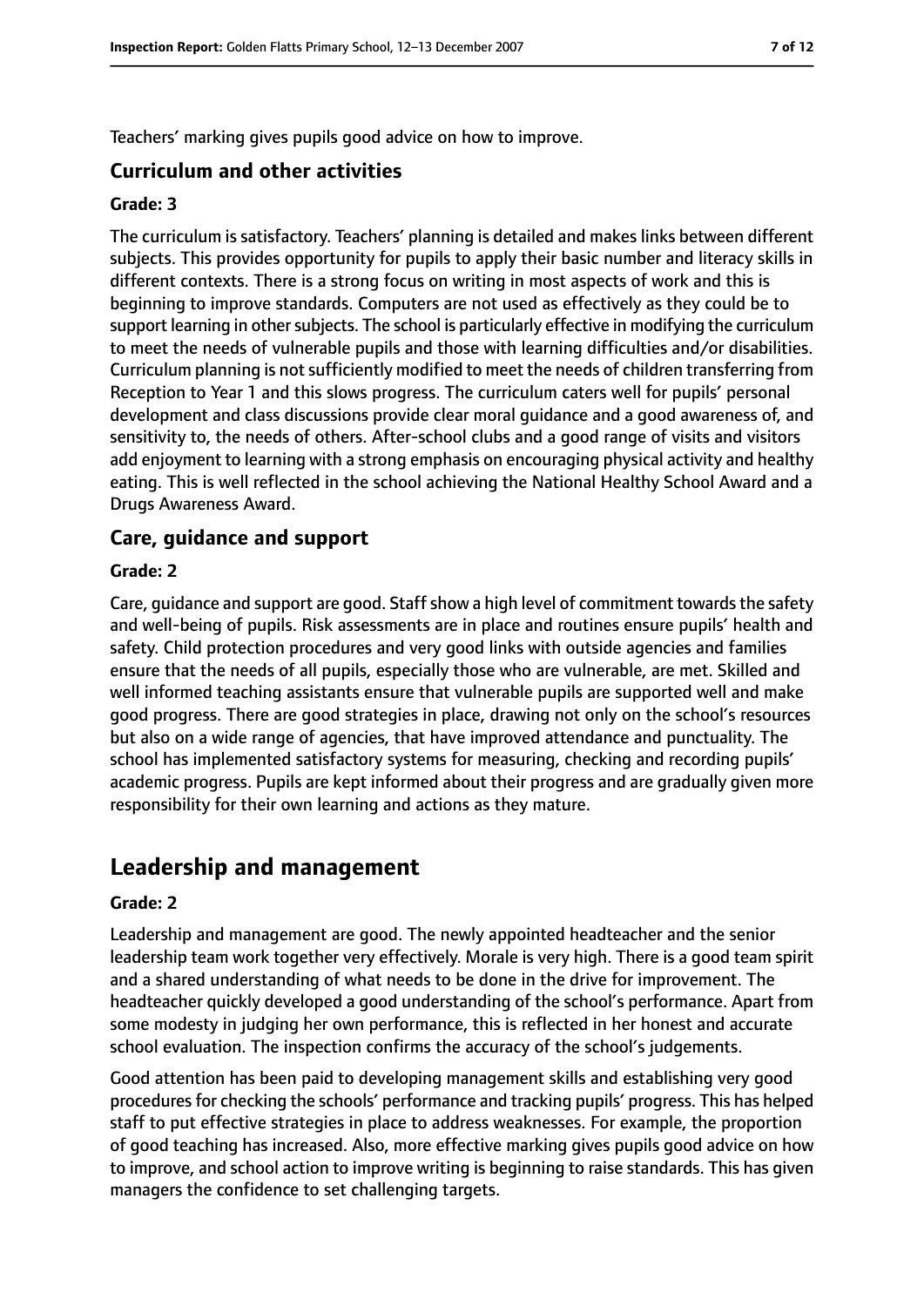Governors are supportive of the management team but their role in planning the schools' development is not fully in place. Improvement since the last inspection is satisfactory and the school has a good capacity for further improvement.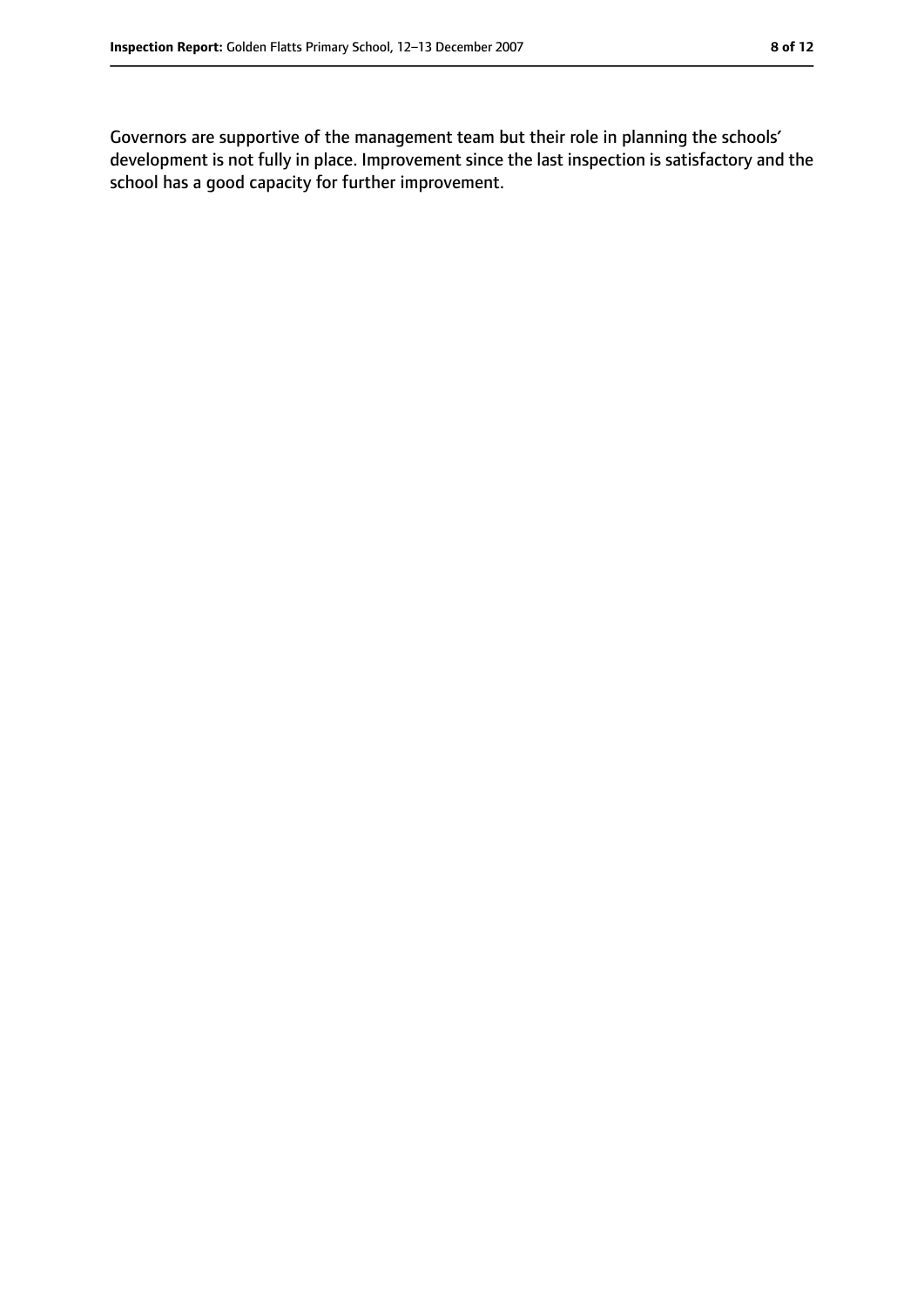**Any complaints about the inspection or the report should be made following the procedures set out in the guidance 'Complaints about school inspection', which is available from Ofsted's website: www.ofsted.gov.uk.**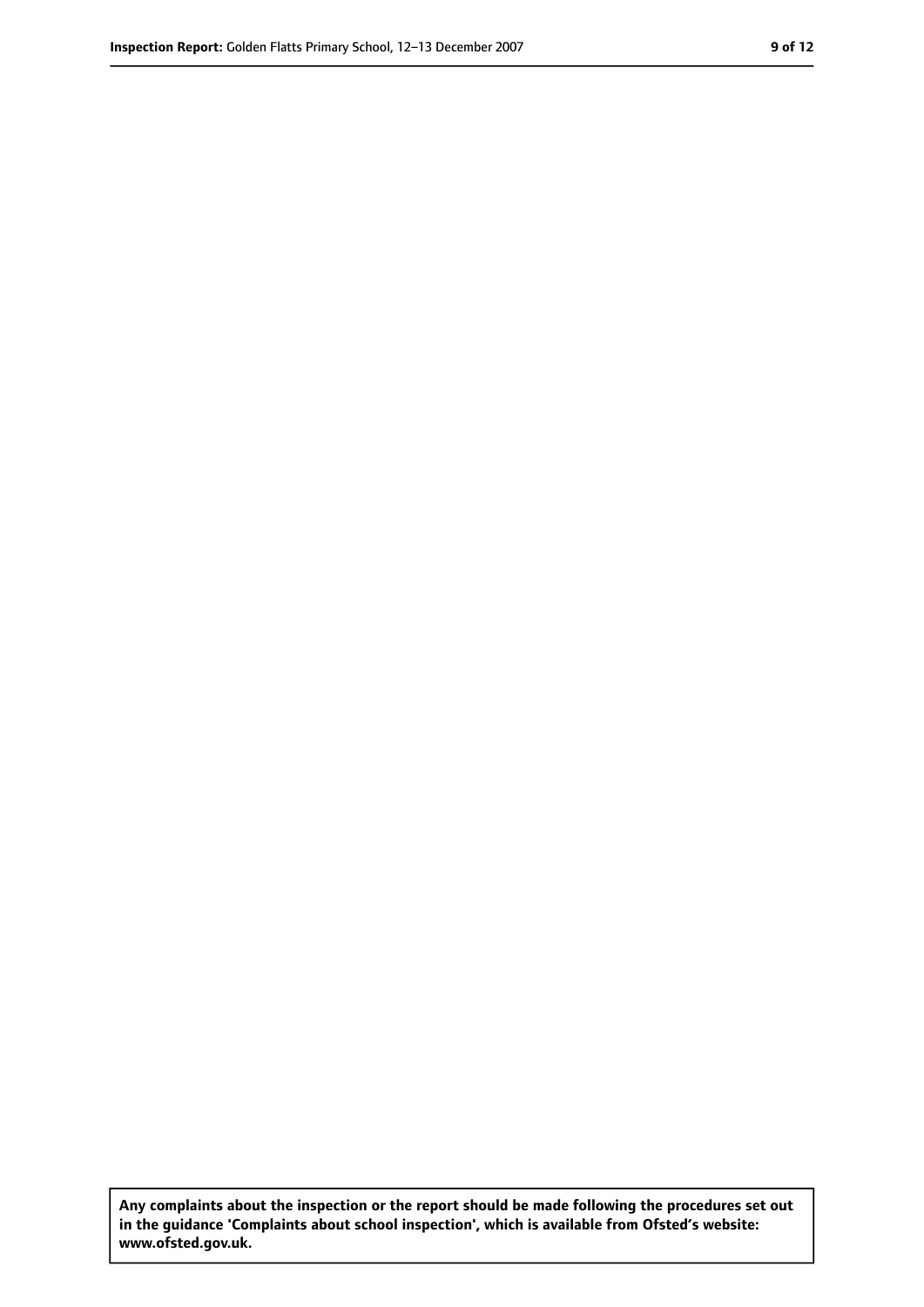# **Inspection judgements**

| $^{\backprime}$ Key to judgements: grade 1 is outstanding, grade 2 good, grade 3 satisfactory, and | <b>School</b>  |
|----------------------------------------------------------------------------------------------------|----------------|
| arade 4 inadequate                                                                                 | <b>Overall</b> |

## **Overall effectiveness**

| How effective, efficient and inclusive is the provision of education, integrated<br>care and any extended services in meeting the needs of learners? |     |
|------------------------------------------------------------------------------------------------------------------------------------------------------|-----|
| Effective steps have been taken to promote improvement since the last<br>inspection                                                                  | Yes |
| How well does the school work in partnership with others to promote learners'<br>well-being?                                                         |     |
| The effectiveness of the Foundation Stage                                                                                                            |     |
| The capacity to make any necessary improvements                                                                                                      |     |

## **Achievement and standards**

| How well do learners achieve?                                                                               |  |
|-------------------------------------------------------------------------------------------------------------|--|
| The standards <sup>1</sup> reached by learners                                                              |  |
| How well learners make progress, taking account of any significant variations between<br>groups of learners |  |
| How well learners with learning difficulties and disabilities make progress                                 |  |

## **Personal development and well-being**

| How good is the overall personal development and well-being of the<br>learners?                                  |  |
|------------------------------------------------------------------------------------------------------------------|--|
| The extent of learners' spiritual, moral, social and cultural development                                        |  |
| The extent to which learners adopt healthy lifestyles                                                            |  |
| The extent to which learners adopt safe practices                                                                |  |
| How well learners enjoy their education                                                                          |  |
| The attendance of learners                                                                                       |  |
| The behaviour of learners                                                                                        |  |
| The extent to which learners make a positive contribution to the community                                       |  |
| How well learners develop workplace and other skills that will contribute to<br>their future economic well-being |  |

## **The quality of provision**

| How effective are teaching and learning in meeting the full range of the<br>learners' needs?          |  |
|-------------------------------------------------------------------------------------------------------|--|
| How well do the curriculum and other activities meet the range of needs<br>and interests of learners? |  |
| How well are learners cared for, guided and supported?                                                |  |

 $^1$  Grade 1 - Exceptionally and consistently high; Grade 2 - Generally above average with none significantly below average; Grade 3 - Broadly average to below average; Grade 4 - Exceptionally low.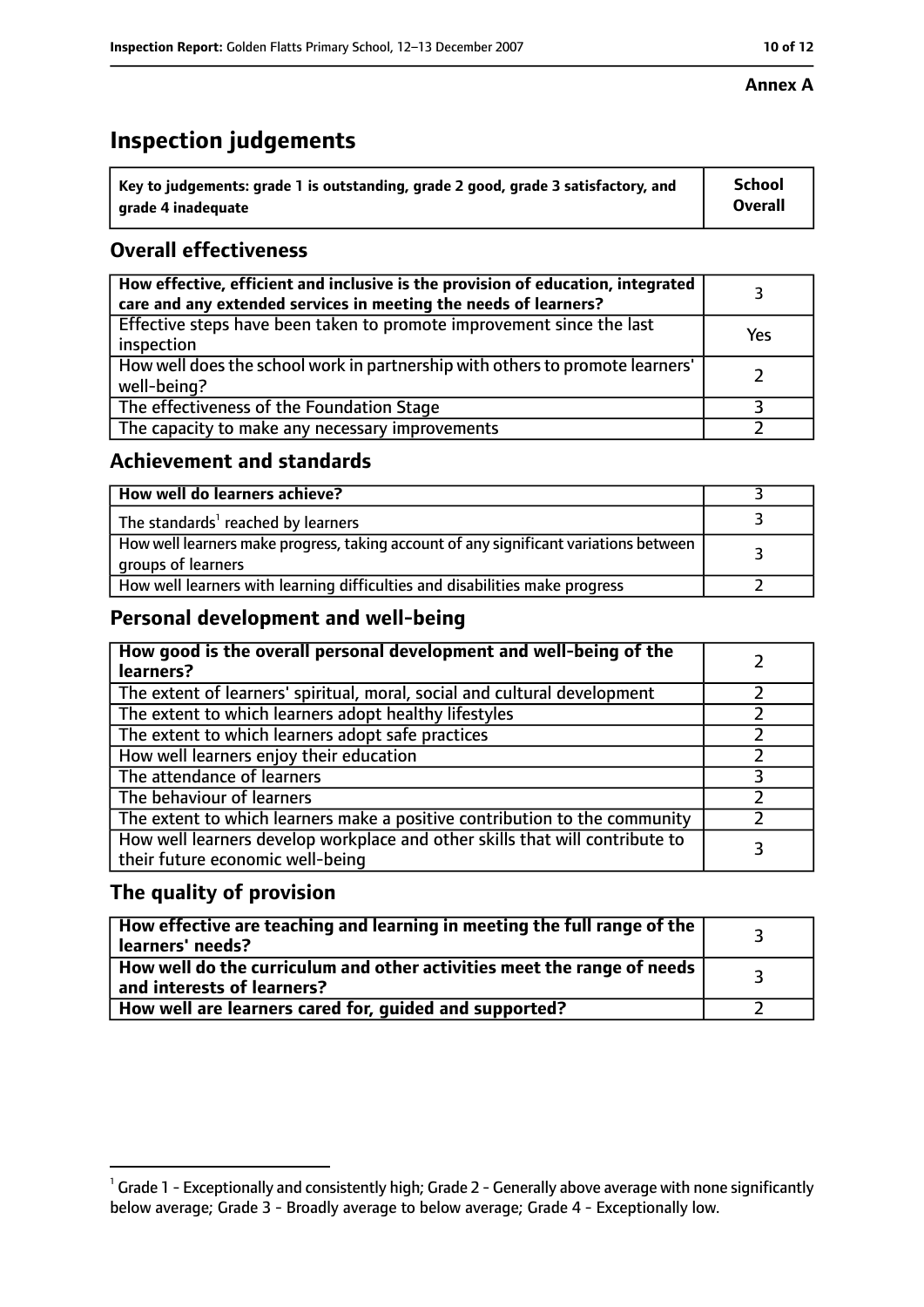# **Leadership and management**

| How effective are leadership and management in raising achievement<br>and supporting all learners?                                              |           |
|-------------------------------------------------------------------------------------------------------------------------------------------------|-----------|
| How effectively leaders and managers at all levels set clear direction leading<br>to improvement and promote high quality of care and education |           |
| How effectively leaders and managers use challenging targets to raise standards                                                                 |           |
| The effectiveness of the school's self-evaluation                                                                                               |           |
| How well equality of opportunity is promoted and discrimination tackled so<br>that all learners achieve as well as they can                     | 3         |
| How effectively and efficiently resources, including staff, are deployed to<br>achieve value for money                                          | 3         |
| The extent to which governors and other supervisory boards discharge their<br>responsibilities                                                  | 3         |
| Do procedures for safequarding learners meet current government<br>requirements?                                                                | Yes       |
| Does this school require special measures?                                                                                                      | <b>No</b> |
| Does this school require a notice to improve?                                                                                                   | No        |